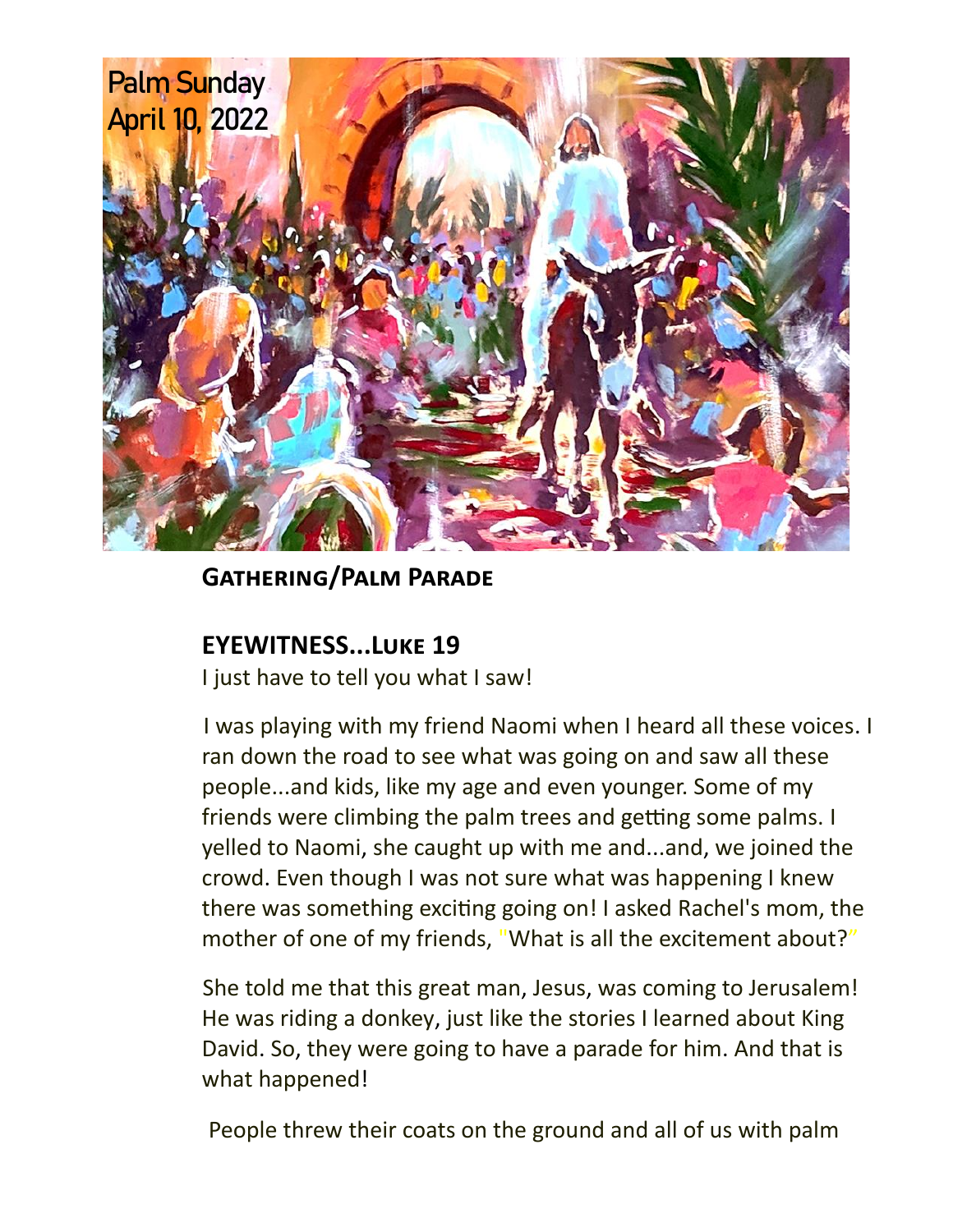branches were getting ready to wave them. There he was! Just as Rachel's mom said...this amazing man riding a donkey. We were waving our palm branches and there were people shouting from the crowd..

Blessed is the king who comes in the name of the Lord! Hosanna! Hosanna!

I will never forget the excitement of that day, that parade!

I will never forget that moment. I will never forget that man..

## **Processional Hymn #344** *All Glory Laud and Honor*

*Refrain* All glory, laud, and honor to you, redeemer, king, to whom the lips of children made sweet hosannas ring.

- 1 You are the king of Israel and David's royal Son, now in the Lord's name coming, our King and Blessed One. *Refrain*
	- 2 The company of angels are praising you on high; creation and all mortals in chorus make reply. *Refrain*
- 3 The multitude of pilgrims with palms before you went; our praise and prayer and anthems before you we present. *Refrain*
- 4 To you, before your passion, they sang their hymns of praise.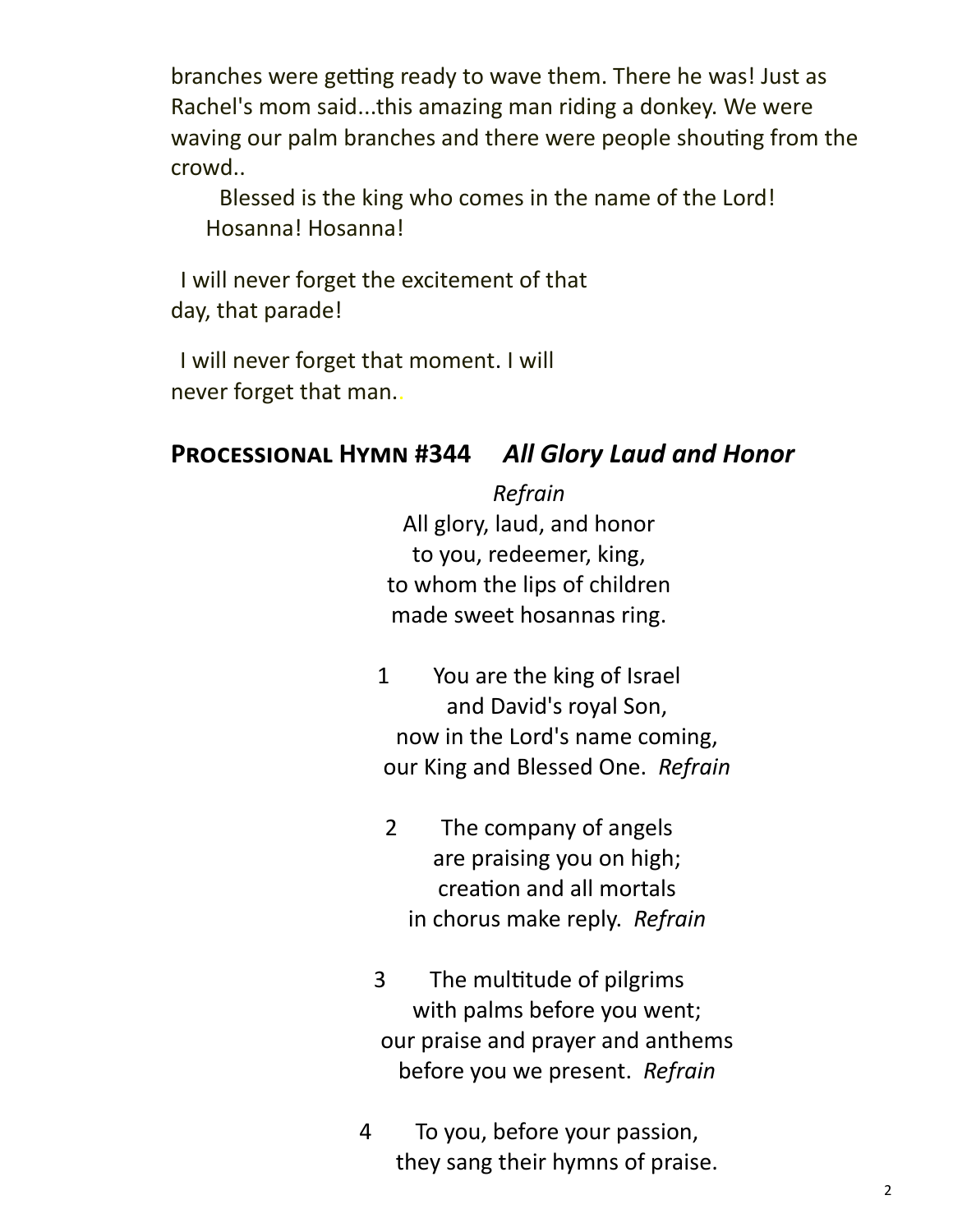To you, now high exalted, our melody we raise. *Refrain*

- 5 Their praises you accepted; accept the prayers we bring, great author of all goodness,
	- O good and gracious King. *Refrain*

## **Children's Message**

## **Song of Response** *The King of Glory*

#### *Refrain*

The King of glory comes, the nation rejoices. Open the gates before him, lift up your voices.

1 Who is the King of glory; how shall we call him? He is Emmanuel, the promised of ages. *Refrain*

2 In all of Galilee, in city or village, he goes among his people, curing their illness. *Refrain*

- 3 Sing then of David's Son, our Savior and brother; in all of Galilee was never another. Refrain
	- 4 He gave his life for us, the pledge of salvation; he took upon himself the sins of the nation. *Refrain*
- 5 He conquered sin and death; he truly has risen; and he will share with us his heavenly vision. *Refrain*

#### **Prayer of the Day**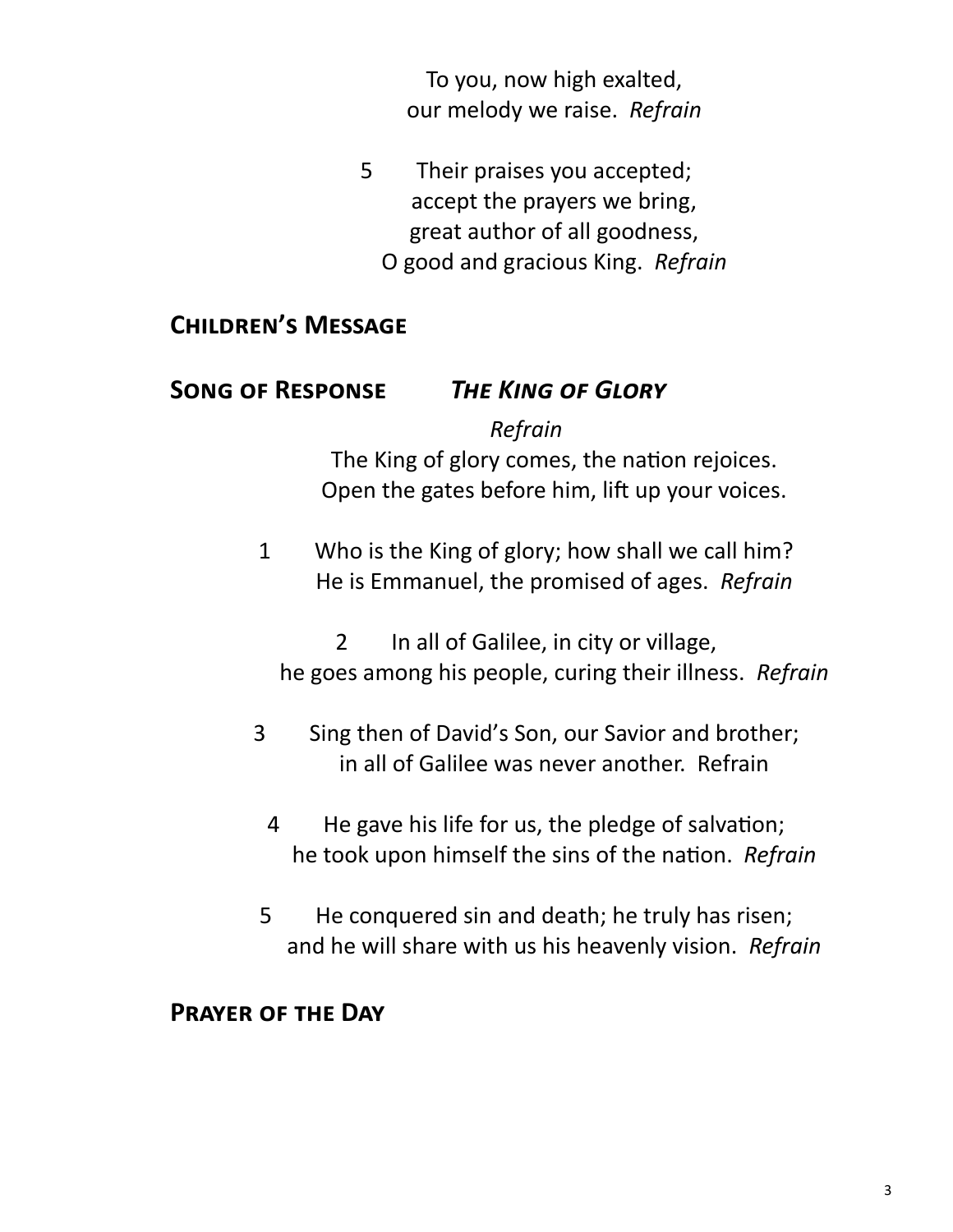#### **Welcome/life in Community**

## **MAUNDY THURSDAY** Thursday, April 14

**WORSHIP OF REMEMBRANCE** 12:00 p.m. | Sanctuary 7:00 p.m. | Sanctuary + Livestream

shephills.org/events

## **GOOD FRIDAY** Friday, April 15

**CHILDREN'S JOURNEY** 10:30 a.m. | Courtyard

"THE PASSION" 7:00 p.m. | Sanctuary + Livestream

**ShepHills.org/Events** 

# **EASTER WORSHIP**

**SATURDAY, APRIL 16** 5:30 p.m. | Courtyard

**SUNDAY, APRIL 17** 7:00 a.m. | Outdoor Worship Center 9:30 a.m. | Courtyard 8:00 + 11:00 a.m. | Sanctuary (11:00 a.m. livestream)

**ShepHills.org/Easter**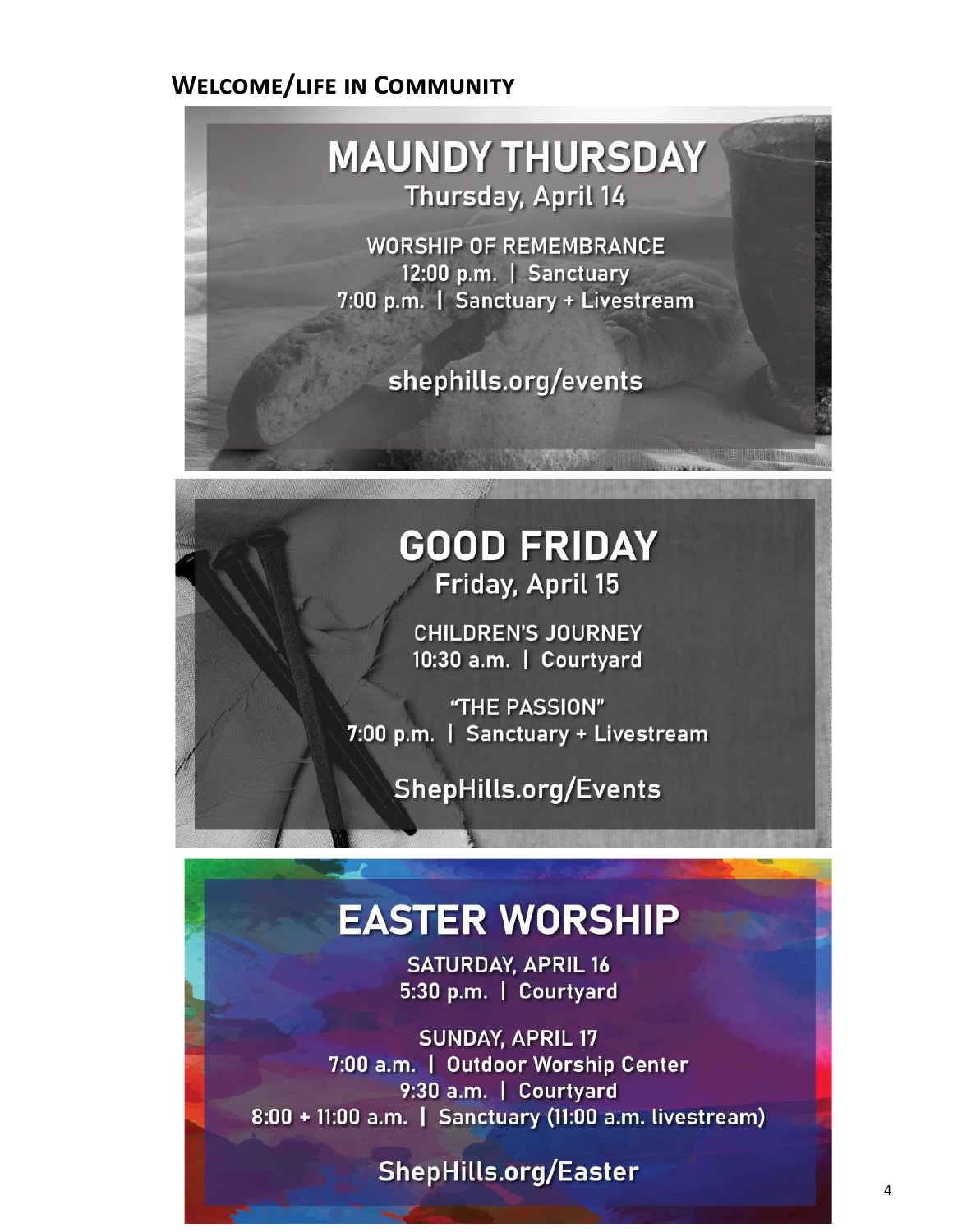## **Scripture Reading... Psalm 118:1-4, 19-29** (The Message)

Read by: (8:15) Larry Wikelius, (10:45) Joel Timmons Thank God because he's good, because his love never quits. Tell the world, Israel, "His love never quits." And you, clan of Aaron, tell the world, "His love never quits." And you who fear God, join in, "His love never quits." <sup>19</sup>Swing wide the city gates—the righteous gates! I'll walk right through and thank God! This Temple Gate belongs to God, so the victors can enter and praise.  $21-25$  Thank you for responding to me; you've truly become my salvation! The stone the masons discarded as flawed is now the capstone! This is God's work. We rub our eyes—we can hardly believe it! This is the very day God acted let's celebrate and be festive! Salvation now, God. Salvation now! Oh yes, God—a free and full life!  $26-29$  Blessed are you who enter in God's name from God's house we bless you! God is God, he has bathed us in light. Adorn the shrine with garlands, hang colored banners above the altar! You're my God, and I thank you. O my God, I lift high your praise. Thank God—he's so good. His love never quits! Leader: The Word of the Lord. **All: Thanks be to God.**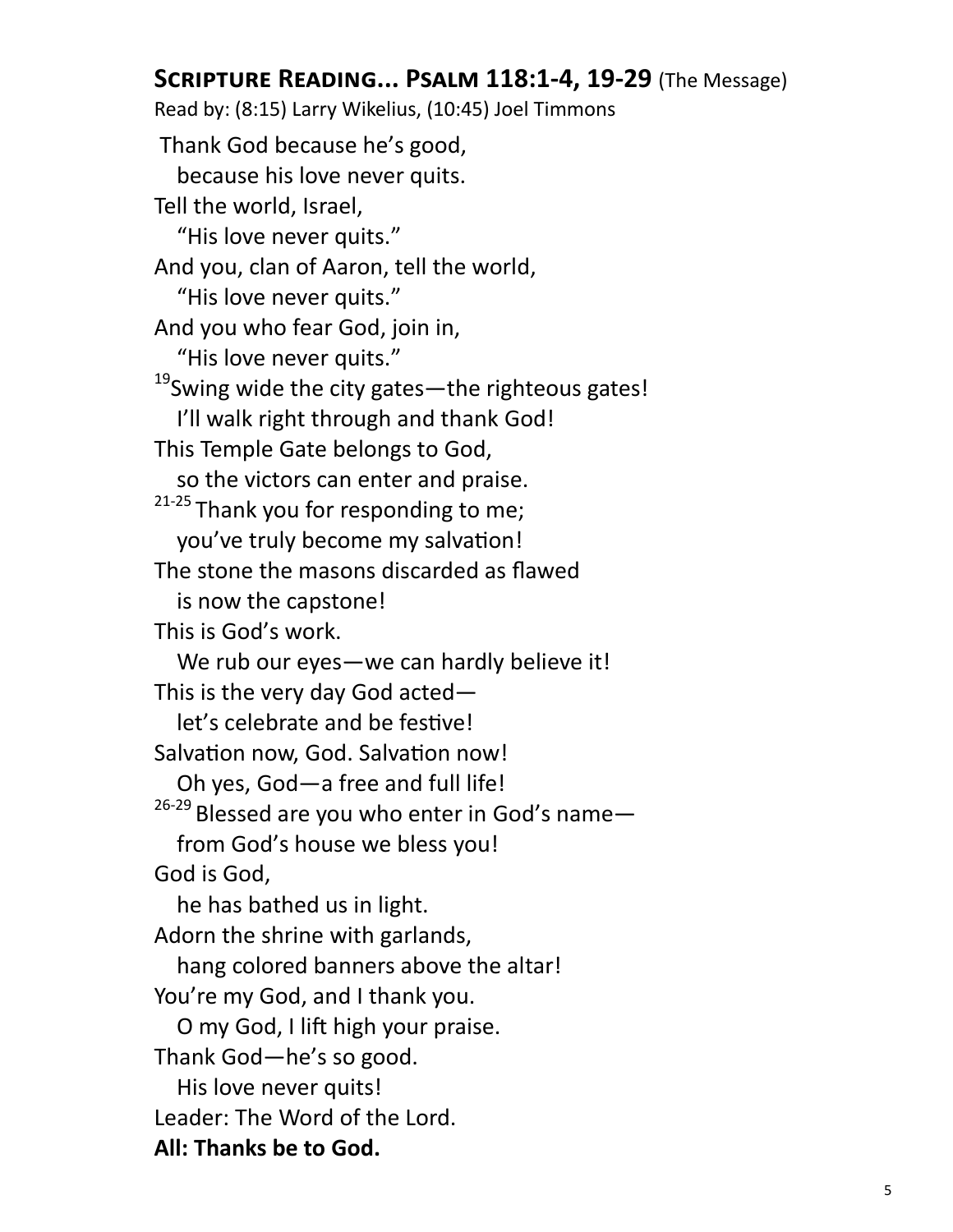#### **Message A Parade to Remember** Pr. Tom Grevlos

#### **Message Song**

**#334** vs 1-3, General *Tree of Life and Awesome Mystery* 

1 Tree of Life and awesome myst'ry, in your death we are reborn; though you die in all of hist'ry, still you rise with ev'ry morn, still you rise with ev'ry morn.

2 We remember truth once spoken, love passed on through act and word; ev'ry person lost and broken wears the body of our Lord, wears the body of our Lord.

3 Christ, you lead and we shall follow, stumbling though our steps may be; one with you in joy and sorrow, we the river, you the sea, we the river, you the sea.

General Light of life beyond conceiving, mighty Spirit of our Lord; give new strength to our believing, give us faith to live your word.

**Christ Hymn Creed…** based on Philippians 2:5-11 Let the same mind be in you that was in Christ Jesus,

who, though he was in the form of God,

 did not regard equality with God as something to be exploited, but emptied himself,

taking the form of a slave, being born in human likeness.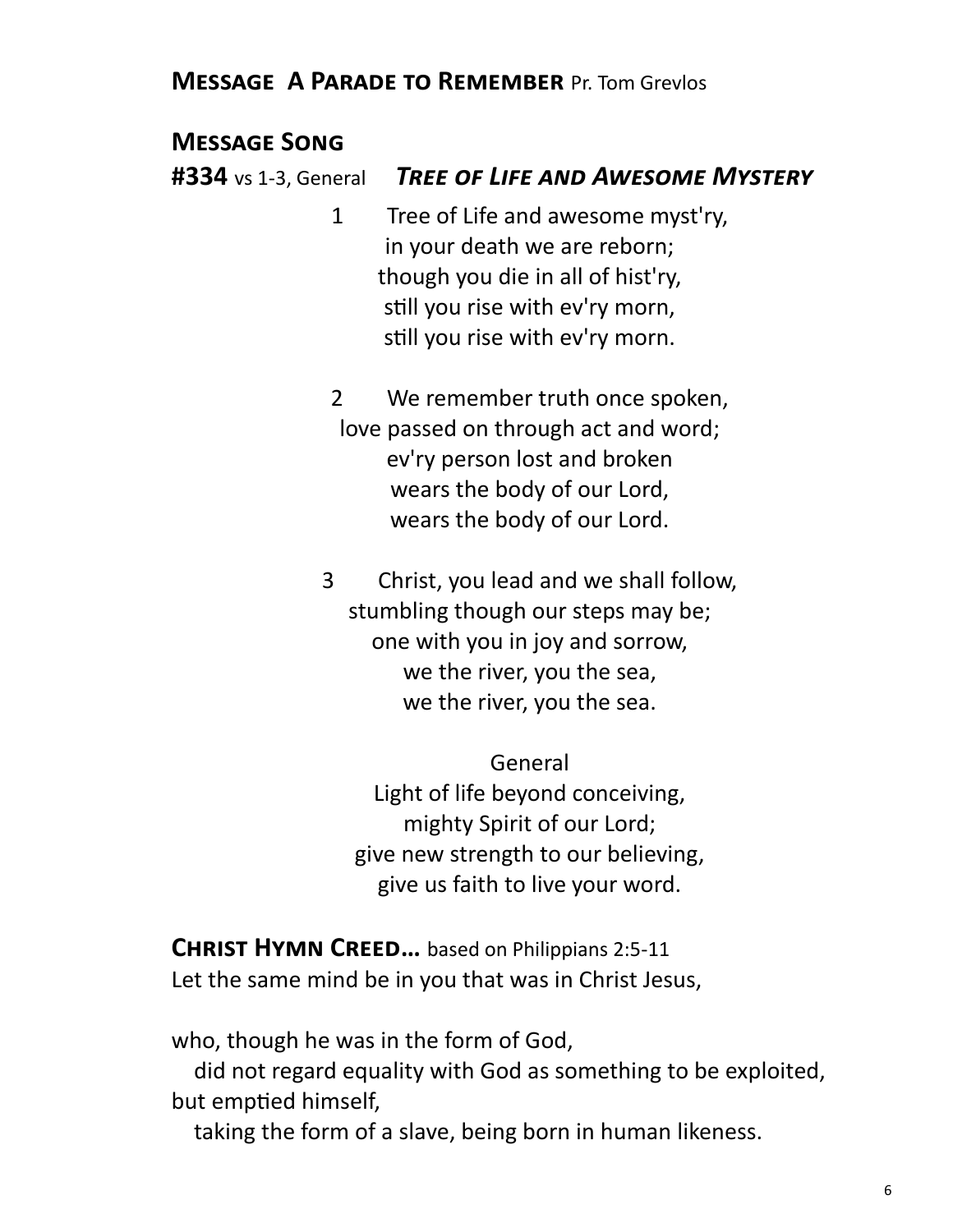And being found in human form,

 he humbled himself and became obedient to the point of death even death on a cross.

Therefore, God also highly exalted him

and gave him the name that is above every name,

so that at the name of Jesus

 every knee should bend, in heaven and on earth and under the earth,

and every tongue should confess

that Jesus Christ is Lord, to the glory of God the Father.

## **Prayers of the people**

Led by: (8:15) Larry Wikelius, (10:45) Joel Timmons

## **Thank Offering**

To make a gift online to the mission and ministry of Shepherd of the Hills, use this link: [shephills.org/give.](https://shephills.org/give/)



- · Scan the QR Code with your camera phone to give now.
- · By mail, send to 3525 Bee Caves Rd, Austin, TX 78746

## **Generosity Moment...Lent/Easter Thank Offering**

Our Mid-Week Worship in Lent and our special Easter Sunday offering has been designated to support ELCA World Hunger and Lutheran Immigration and Refugee Service (LIRS).

## **Offering Music** 8:15 Choir *Ride On, King Jesus* **arr Shaw/Parker**

## **Offering Response** vs 1-3 *We Will Glorify*

We will glorify the King of kings We will glorify the Lamb We will glorify the Lord of lords Who is the great I AM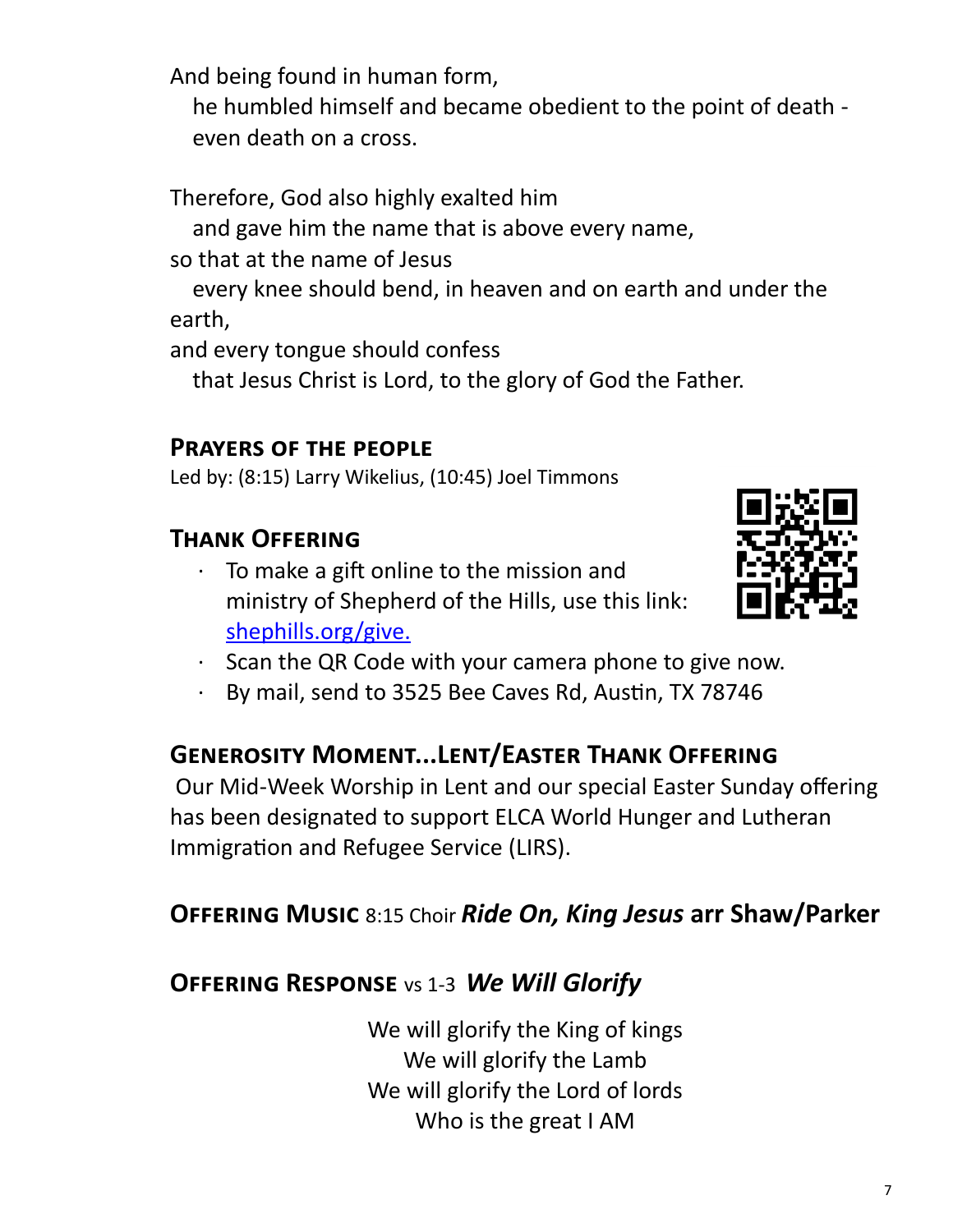Lord Jehovah reigns in majesty We will bow before His throne We will worship Him in righteousness We will worship Him alone He is Lord of heaven, Lord of earth He is Lord of all who live He is Lord above the universe All praise to Him we give

#### **Prayer of Thanks**

#### **Words of Institution**

#### **Lord's Prayer**

Our Father, who art in heaven, hallowed be thy name, thy kingdom come, thy will be done, on earth as it is in heaven.

Give us this day our daily bread; and forgive us our trespasses, as we forgive those who trespass against us; lead us not into temptation, but deliver us from evil.

For thine is the kingdom, and the power, and the glory, forever and ever. Amen.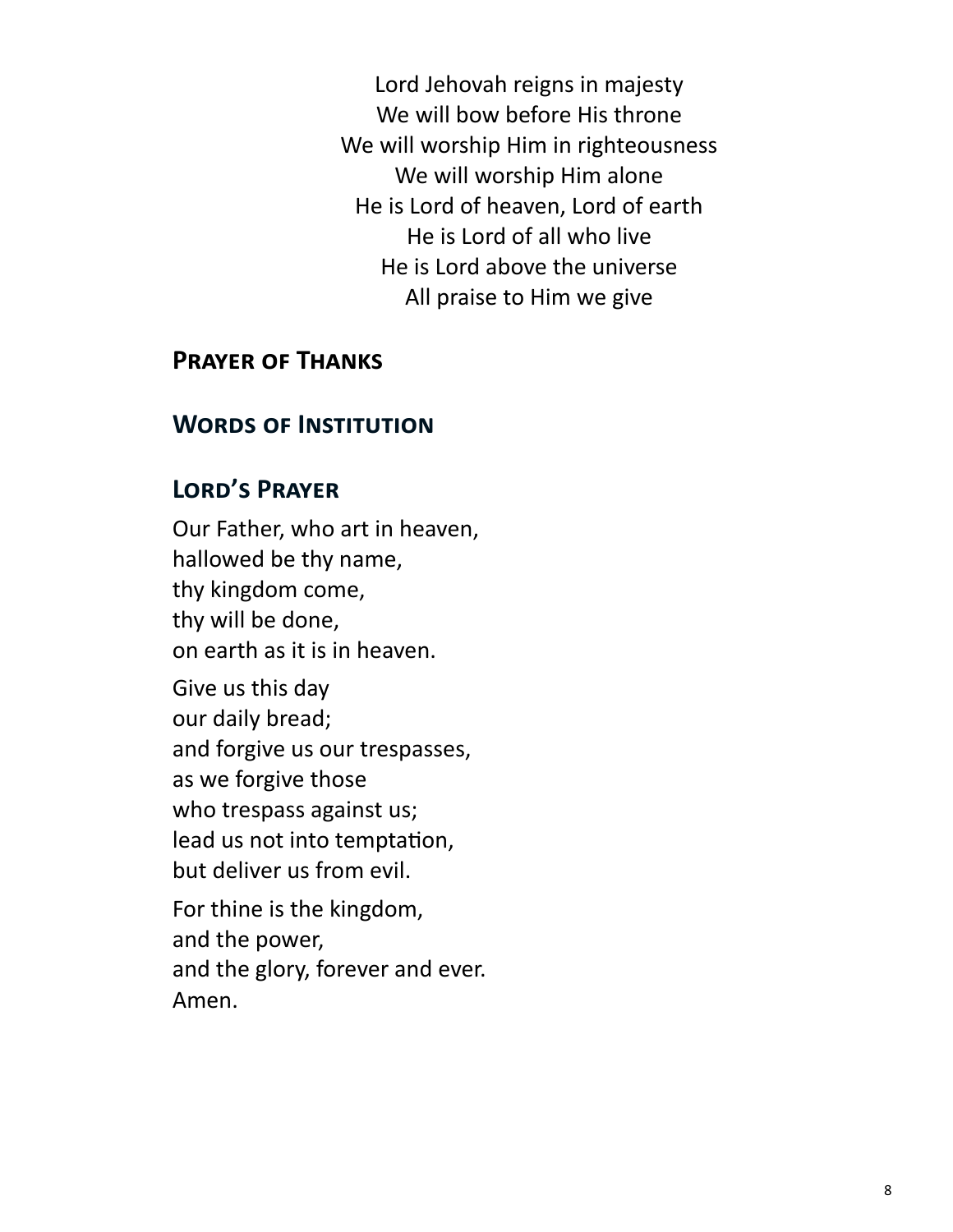#### **Communion Invitation**

*As we celebrate this sacrament, all are invited to receive the Risen presence of Jesus. God is really present—in bread and wine—forgiving sins and promising new life.* 

> *Bread/wafer— "The body of Christ given for you"; Wine— "The blood of Christ shed for you."*

## **Communion Music** *Cello Suite No.3 - Sarabande* **JS Bach**

#### **Benediction**

**Eyewitness** video

#### *PLEASE LEAVE IN SILENCE*

#### *Our Journey to the Cross Continues with Maundy Thursday*

#### **Holy Week**

Prayer Walk (Shepherd's Garden during daylight hours)

#### **Maundy Thursday, April 14**

12:00 pm (Sanctuary) 7:00 pm (Sanctuary/Live Stream)

## **Good Friday, April 15**

10:30 am Children's Journey (Courtyard) "Passion" 7:00 pm (Sanctuary/Live Stream)

#### **Easter Worship, April 16**

5:30 pm (Courtyard)

## **Easter Worship, April 17**

Breakfast 8-10 am (Activity Center) 7:00 am Sunrise (Worship Center) 8:00 am (Sanctuary) 9:30 am (Courtyard) 11:00 am (Sanctuary/Livestream)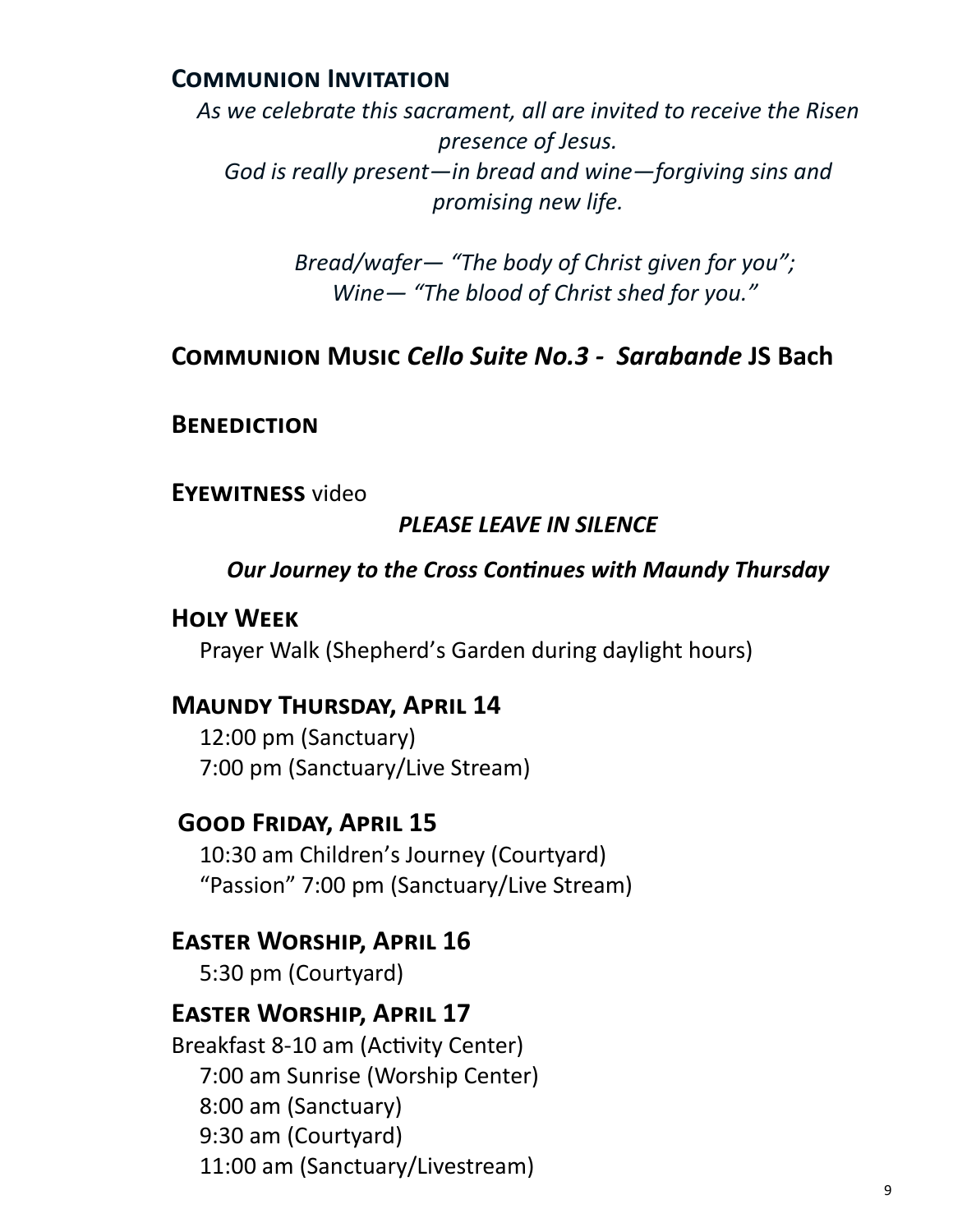## **Prayers**

**Please pray** for Don Gaskin, Marie Fortune and Sandy Nielsen

**Please pray** for family and friends of Shepherd members:

Kenna Joy Kramer, Grandniece of Weldon and Mary Allison JoAnne Matava, mother of Vicki Matava

**We pray** for those who mourn the death of Don Knight, husband of Anita Knight. We give thanks for Don's life and entrust him into God's mercy as we await the hope of resurrection.

**We pray** for family and friends who mourn the death of Jack Knox

**We pray** in celebration for our students participating this afternoon in *For You: A Holy Communion Retreat:*

Miller Dertien, Lillian Murray, Keaton Robertson,

Natalie Robertson, Elin Watkins, and Owen Wegner. We pray for God to bless these students as they learn and grow in awareness of the gifts of forgiveness, love, and grace we receive in Holy Communion.

**We pray** for the people of Ukraine and all who find themselves in the midst of war, gripped by fear and uncertainty. Send your peace.

**We pray** for our global ministry partners: Rev. Karen Castillo in Guatemala; Iglesia Luterana Augustina Virgen del Rosario, Aurora 8 de Octubre, Guatemala. We pray for Malcolm and Joy Henderson and the ministry of CHARIS in Haiti.

**Please pray** for our local ministries: Mariposa Family Learning Center, Bread For All and Upbring Ministries.

**Please pray** for our faith community, that we may be a church without walls and live out loud...faithfully!

> *\*Prayers for family and friends are listed for 2 weeks, unless we are notified otherwise.*